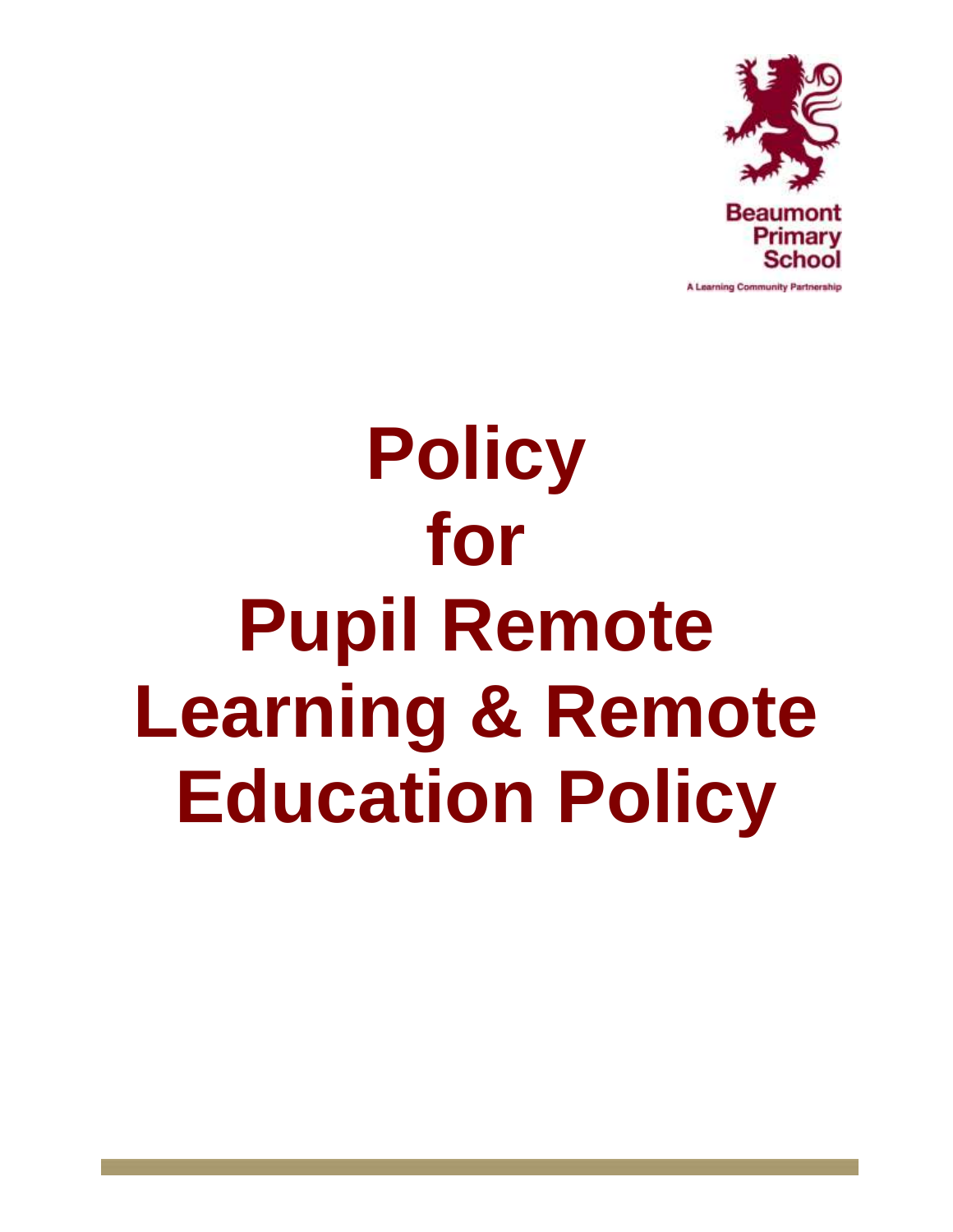# **Beaumont Primary School Pupil Remote Learning & Remote Education Policy**

# **Statement of intent**

At Beaumont Primary School, we understand the need to continually deliver high quality education, including during periods of remote working – whether for an individual pupil or many. We recognise the importance of maintaining high expectations in all areas of school life and ensuring that all pupils have access to the learning resources and support they need to succeed and develop as, lifelong learners.

Through the implementation of this policy, we aim to address the key concerns associated with remote learning and remote education, such as online safety, access to educational resources, data protection, and safeguarding.

#### **Definitions**

**Remote Learning** – resources and links to online materials and appropriate websites are provided by the school to enable parents/carers to support their child's learning

**Remote Education** – resources and links to online materials and appropriate websites are organised into a scheduled framework by the school which includes live and/or pre-recorded teaching session which children access and then complete prescribed tasks. Their teachers and teaching assistant review the children's learning outcomes.

This policy aims to:

- Minimise the disruption to pupils' education and the delivery of the curriculum
- Ensure provision is in place so that all pupils have access to high quality learning resources
- Protect pupils from the risks associated with using devices connected to the internet
- Ensure staff, parent, and pupil data remains secure and is not lost or misused
- Ensure robust safeguarding measures continue to be in effect during the period of remote education
- Provide teachers/teaching assistants with a tried and tested option for promoting effective online learning so that:
	- o Home learning and remote home education are accessible to all pupils,
	- o Blended learning resources are available to all pupils,
	- $\circ$  'Flipped' classroom approaches are enabled, giving pupils easy access to a range of online learning resources

Ensure all pupils have the provision they need to complete their work to the best of their ability, and to remain happy, healthy, and supported during periods of remote education.

# **Legal framework**

This policy has due regard to all relevant legislation and statutory guidance including, but not limited to, the following:

- Equality Act 2010
- Education Act 2004
- The General Data Protection Regulation (GDPR)
- The Reporting of Injuries, Diseases Occurrences Regulations 2013
- Data Protection Act 2018.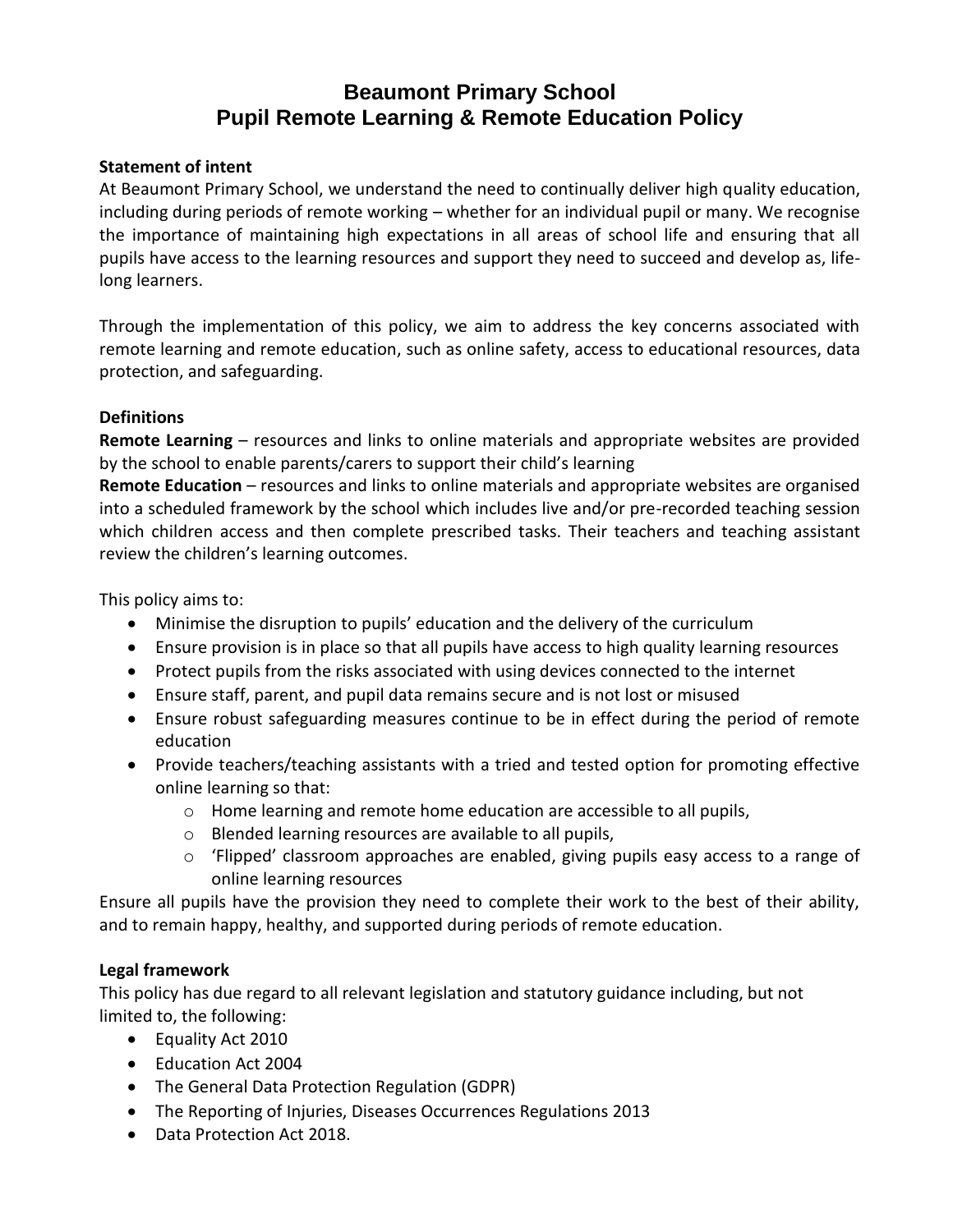This policy has due regard to national guidance including, but not limited to, the following:

- DfE (2020) 'Keeping children safe in education'
- DfE (2019) 'School attendance'
- DfE (2017) 'Special educational needs and disability code of practice: 0 to 25 years'
- DfE (2018) 'Health and safety: responsibilities and duties for schools'
- DfE (2018) 'Health and safety for school children'
- DfE (2016) 'Children missing education'
- DfE (2020) 'Safeguarding and remote education during coronavirus (COVID-19)'

This policy operates in conjunction with the following school policies:

- Child Protection and Safeguarding Policy
- Data Protection Policy
- Special Educational Needs and Disabilities (SEND) Policy
- **•** Behaviour Policy
- Marking and Feedback Policy
- Curriculum Policy
- Assessment Policy
- Online Safety Policy
- Health and Safety Policy
- **•** Attendance Policy
- ICT Acceptable Use Policy
- Staff Code of Conduct
- Data and E-Security Breach Policy
- Supporting Children with Medical Needs Policy

#### **Roles and responsibilities**

The Board of Governors is responsible for:

- Ensuring that the school has robust risk management procedures in place.
- Evaluating the effectiveness of the school's remote education arrangements.

The **Head Teacher** is responsible for:

- Ensuring that staff, parents/carers and pupils adhere to the relevant policies at all times.
- Ensuring that there are arrangements in place for identifying, evaluating and managing the risks associated with remote learning and remote education.
- Ensuring that there are arrangements in place for monitoring incidents associated with remote learning and remote education.
- Overseeing that the school has the resources necessary to action the procedures in this policy.
- Reviewing the effectiveness of this policy every three years communicating any changes to staff, parents/carers and pupils.
- Arranging any additional training staff may require to support pupils during the period of remote learning and remote education.
- Conducting regular monitoring and reviews of the remote learning and remote education arrangements to ensure pupils' education does not suffer.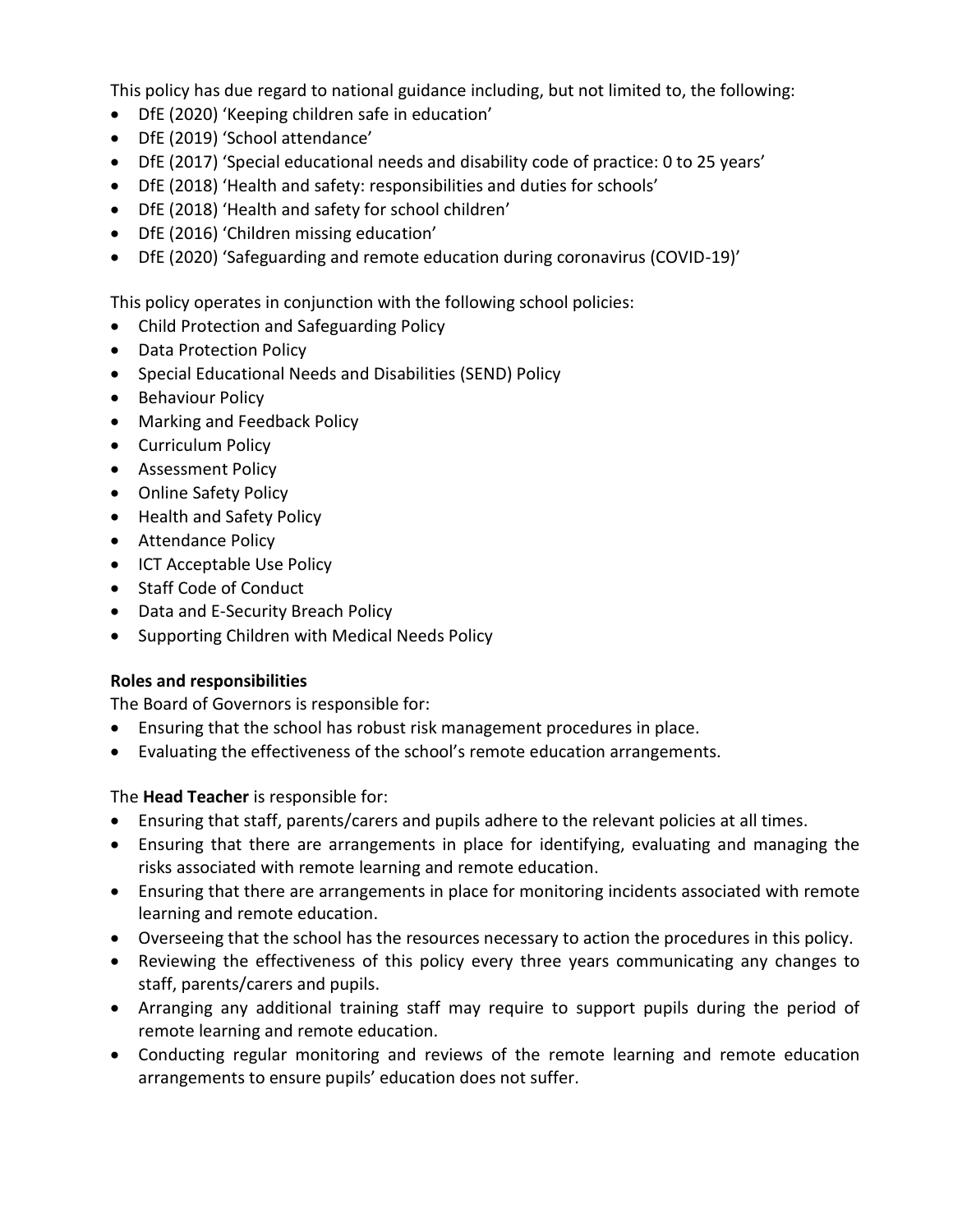The **Designated Safeguarding Lead (DSL)** is responsible for:

- Ensuring that the relevant health and safety risk assessments are carried out within the agreed timeframes.
- Putting procedures and safe systems of learning into practice, which are designed to eliminate or reduce the risks associated with remote education.
- Ensuring that pupils identified as being at risk are provided with necessary information and instruction, as required.
- Managing the effectiveness of health and safety measures through a robust system of reporting, investigating, and recording incidents.

The **DPO** is responsible for:

- Overseeing that all school-owned electronic devices used for remote education have adequate anti-virus software and malware protection.
- Ensuring all staff, parents/carers, and pupils are aware of the data protection principles outlined in the GDPR.
- Ensuring that all computer programs used for remote education are compliant with the GDPR and the Data Protection Act 2018.
- Overseeing that any ICT equipment used for remote education is resilient and can efficiently recover lost data.

The **DSL** is responsible for:

- Attending and arranging, where necessary, any safeguarding meetings that occur during the remote education period.
- Liaising with the **ICT team** to ensure that all technology used for remote education is suitable for its purpose and will protect pupils online.
- Identifying vulnerable pupils who may be at risk if they are learning remotely.
- Ensuring that child protection plans are enforced while the pupil is learning remotely, and liaising with the **Head Teacher** and other organisations to make alternate arrangements for pupils who are at a high risk, where required.
- Identifying the level of support or intervention required while pupils learn remotely and ensuring appropriate measures are in place.
- Liaising with relevant individuals to ensure vulnerable pupils receive the support required during the period of remote working, ensuring all safeguarding incidents are adequately recorded and reported.

The **SENDCo** is responsible for:

- Liaising with the **ICT team** to ensure that the technology used for remote education is accessible to all pupils and that reasonable adjustments are made where required.
- Ensuring that pupils with EHC plans continue to have their needs met while learning remotely, and liaising with the **Head Teacher** and other organisations to make any alternate arrangements for pupils with EHC plans.
- Identifying the level of support or intervention that is required while pupils with SEND learn remotely.
- Ensuring that the provision put in place for pupils with SEND is monitored for effectiveness throughout the duration of the remote education period.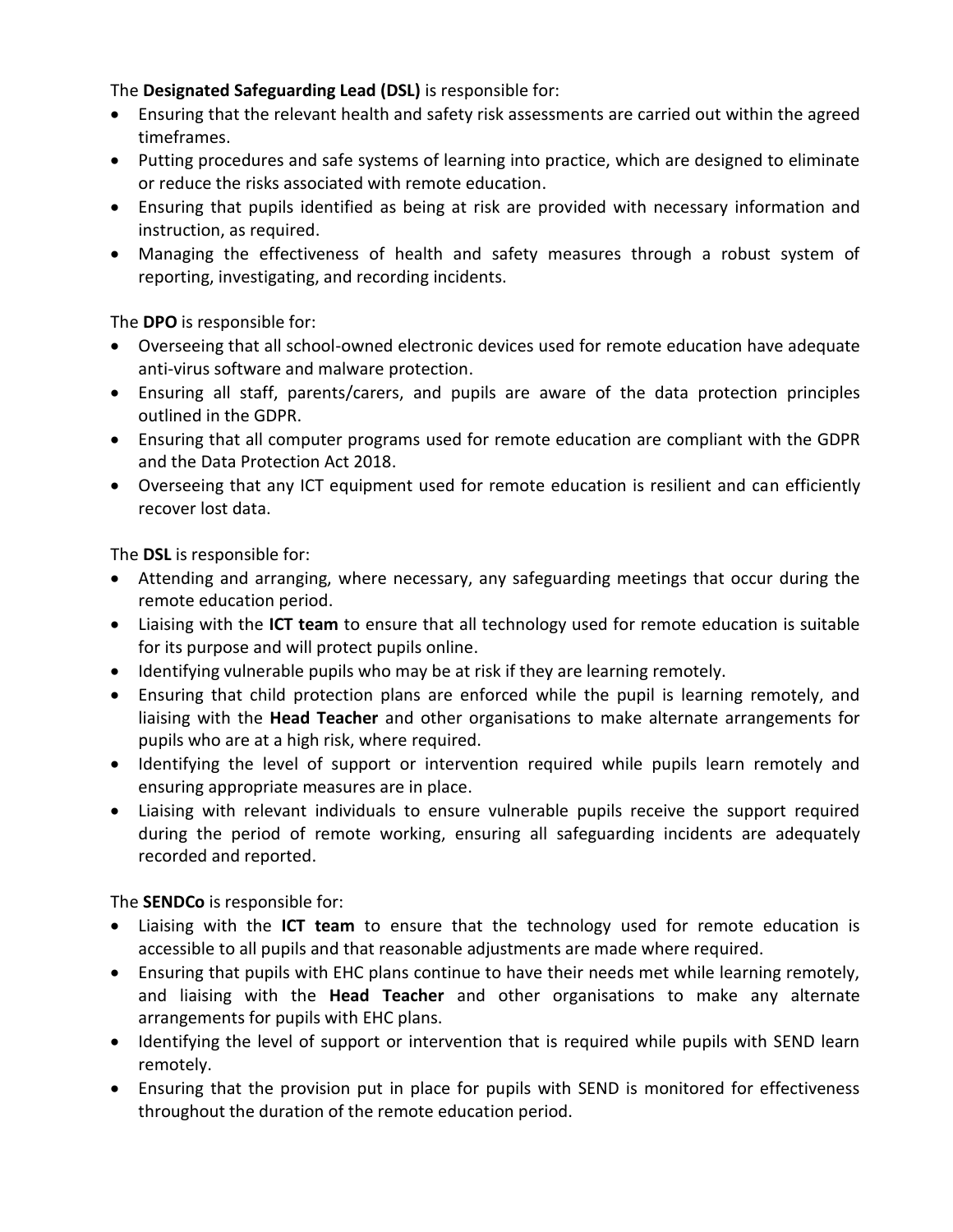The **School Finance Officer** is responsible for:

- Arranging the procurement of any equipment or technology required for staff to teach remotely and for pupils to learn from home.
- Ensuring value for money when arranging the procurement of equipment or technology.
- Ensuring that the school has adequate insurance to cover all remote working arrangements.

The **ICT team** is responsible for:

- Ensuring that all school-owned devices used for remote education have suitable anti-virus software installed, have a secure connection, can recover lost work, and allow for audio and visual material to be recorded, where required.
- Ensuring that any programs or networks used for remote education can effectively support a large number of users at one time, where required, e.g. undertaking 'stress' testing.
- Working with the SENDCo to ensure that the equipment and technology used for learning remotely is accessible to all pupils and staff.

Staff members are responsible for:

- Adhering to this policy and other relevant policies at all times during periods of remote education.
- Reporting any health and safety incidents and asking for guidance as appropriate.
- Reporting any safeguarding incidents to the DSL and asking for guidance as appropriate.
- Taking part in any training conducted to meet the requirements of this policy, including training on how to use the necessary electronic equipment and software.
- Reporting any dangers or potential dangers they identify, as well as any concerns they may have about remote education, to the **Head Teacher**.
- Reporting any defects on school-owned equipment used for remote education to an ICT team.
- Adhering to the Staff Code of Conduct at all times.

Parents/carers are responsible for:

- Adhering to this policy at all times during periods of remote education.
- Ensuring their child is available to learn remotely at the times set out in this policy, and that the schoolwork set is completed on time and to the best of their child's ability.
- Reporting any technical issues to the school as soon as possible.
- Ensuring that their child always has access to remote education material during the times set out in this policy.
- Reporting any absence in line with the terms set out in this policy.
- Ensuring their child uses the equipment and technology used for remote education as intended.

Pupils are responsible for:

- Adhering to this policy at all times during period of remote education.
- Ensuring they are available to learn remotely at the times set out in this policy, and that their schoolwork is completed on time and to the best of their ability.
- Reporting any technical issues to their teacher as soon as possible.
- Ensuring they have access to remote education material and notifying a responsible adult if they do not have access.
- Notifying a responsible adult if they are feeling unwell or are unable to complete the schoolwork they have been set.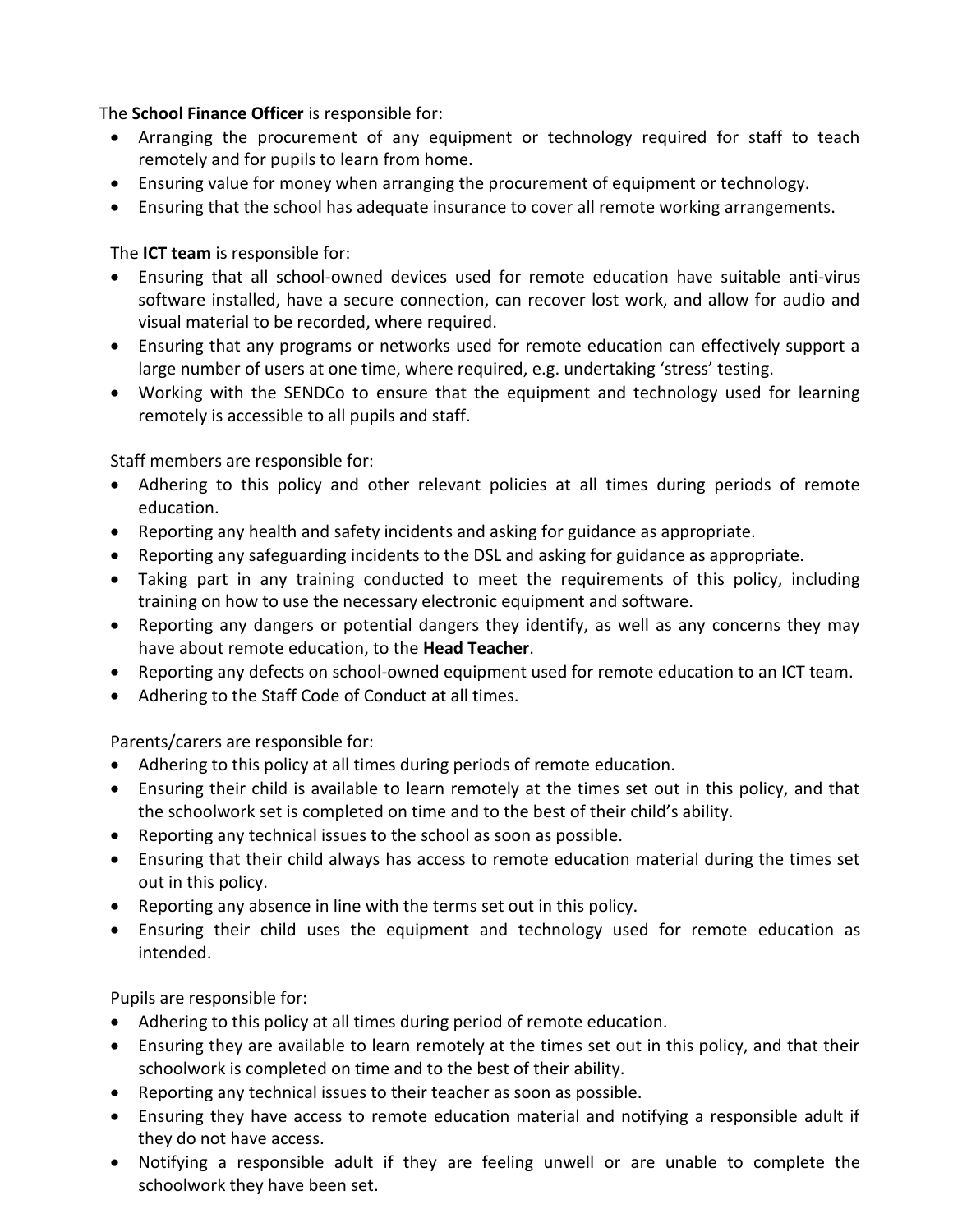- Ensuring they use any equipment and technology for remote education as intended.
- Adhering to the Behaviour Policy at all times.

#### **Resources**

#### **Learning materials**

For the purpose of providing remote education, the school may make use of:

- Work booklets
- Email
- Past and mock exam papers
- Educational websites
- Reading tasks
- Pre-recorded video or audio lessons

Teachers will review the DfE's list of [online](https://www.gov.uk/government/publications/coronavirus-covid-19-online-education-resources) education resources and utilise these tools as necessary, in addition to existing resources.

Reasonable adjustments will be made to ensure that all pupils have access to the resources needed for effective remote education.

Lesson plans will be adapted to ensure that the curriculum remains fully accessible via remote education, where practical – where this is not practical, the school will ensure pupils can catch up on these areas of the curriculum when they return to school.

Teaching staff will liaise with the **SENDCo** and other relevant members of staff to ensure all pupils remain fully supported for the duration of the remote education period.

Any defects or issues with remote education resources will be reported as soon as possible to the relevant member of staff.

Pupils will be required to use their own or family-owned equipment to access remote education resources.

Pupils and parents/carers will be required to maintain the upkeep of any equipment they use to access remote education resources.

Teaching staff will oversee academic progression for the duration of the remote education period and will mark and provide feedback on work in line with this policy.

The **ICT** team is not responsible for providing technical support for equipment that is not owned by the school.

#### **Costs and expenses**

The school will not contribute to any household expenses incurred while pupils learn remotely, e.g. heating, lighting or council tax.

The school will not reimburse any costs for travel between pupils' homes and the school premises.

The school will not reimburse any costs for childcare.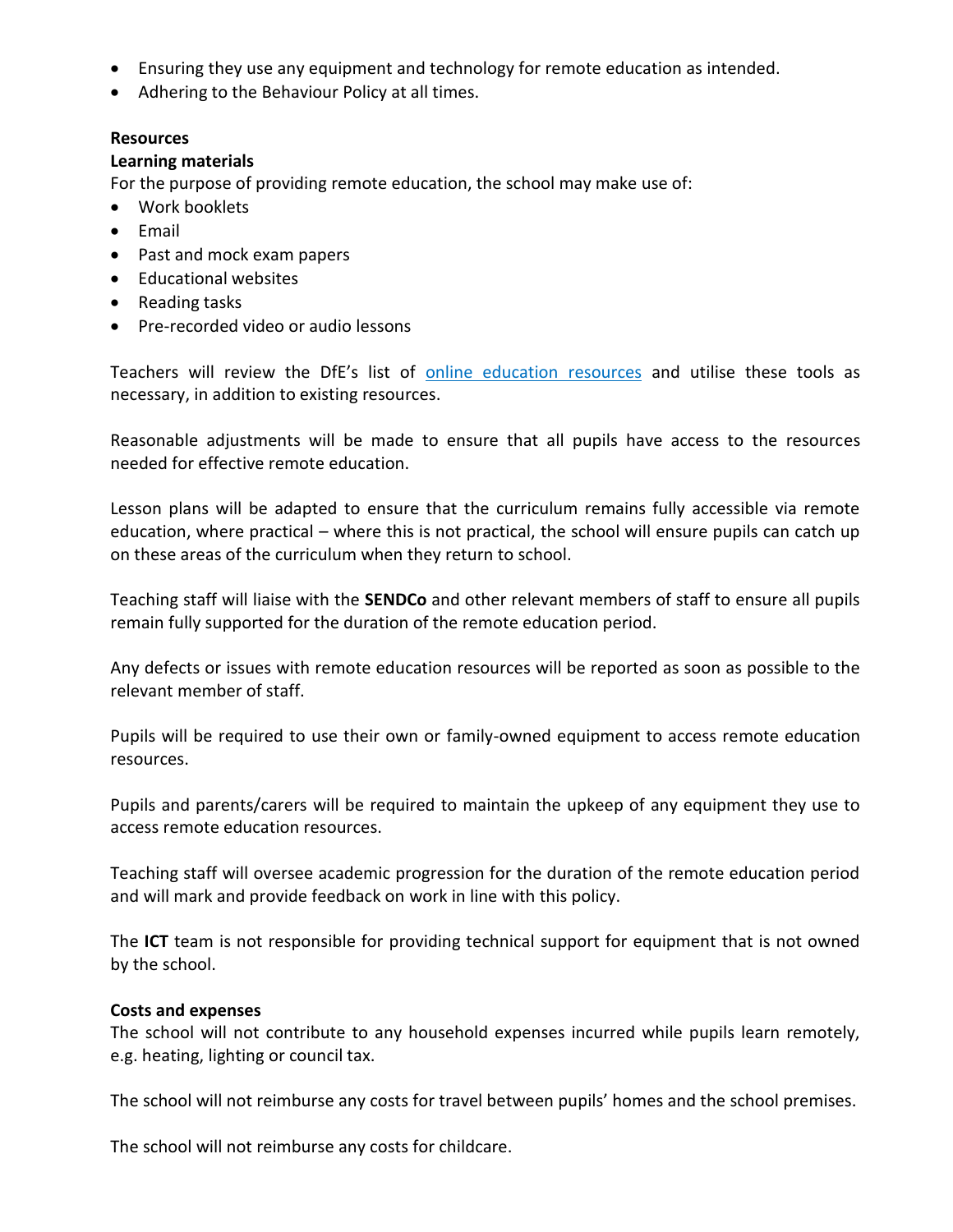# **Online safety**

This section of the policy will be enacted in conjunction with the school's Online Safety Policy.

Where possible, all interactions will be textual and public.

All staff and pupils using video communication must:

- Communicate in groups one-to-one sessions are not permitted.
- Wear suitable clothing this includes others in their household.
- $\bullet$  Be situated in a suitable 'public' living area within the home with an appropriate background  $-$ 'private' living areas within the home, such as bedrooms, are not permitted during video communication.
- Use appropriate language this includes others in their household.
- Maintain the standard of behaviour expected in school.
- Use the necessary equipment and computer programs as intended.
- Not record, store, or distribute video material without permission.
- Ensure they have a stable connection to avoid disruption to lessons.
- Always remain aware that they are visible.

All staff and pupils using audio communication must:

- Use appropriate language this includes others in their household.
- Maintain the standard of behaviour expected in school.
- Use the necessary equipment and computer programs as intended.
- Not record, store or distribute audio material without permission.
- Ensure they have a stable connection to avoid disruption to lessons.
- Always remain aware that they can be heard.

The school will risk assess the technology used for remote education prior to use and ensure that there are no privacy issues or scope for inappropriate use.

Where feasible, the school will consult with parents/carers prior to the period of remote education about what methods of delivering remote teaching are most suitable – alternate arrangements will be made where necessary.

The school will ensure that all school-owned equipment and technology used for remote education has suitable antivirus software installed, can establish secure connections, can recover lost work, and allows for audio and visual material to be recorded or downloaded, where required.

The school will communicate to parents/carers regarding any precautionary measures that need to be put in place if their child is learning remotely using their own/family-owned equipment and technology, e.g. ensuring that their internet connection is secure.

During the period of remote education, the school will maintain regular contact with parents/carers to:

- Reinforce the importance of children staying safe online.
- Ensure parents/carers are aware of what their children are being asked to do, e.g. sites they have been asked to use and staff they will interact with.
- Encourage them to set age-appropriate parental controls on devices and internet filters to block malicious websites.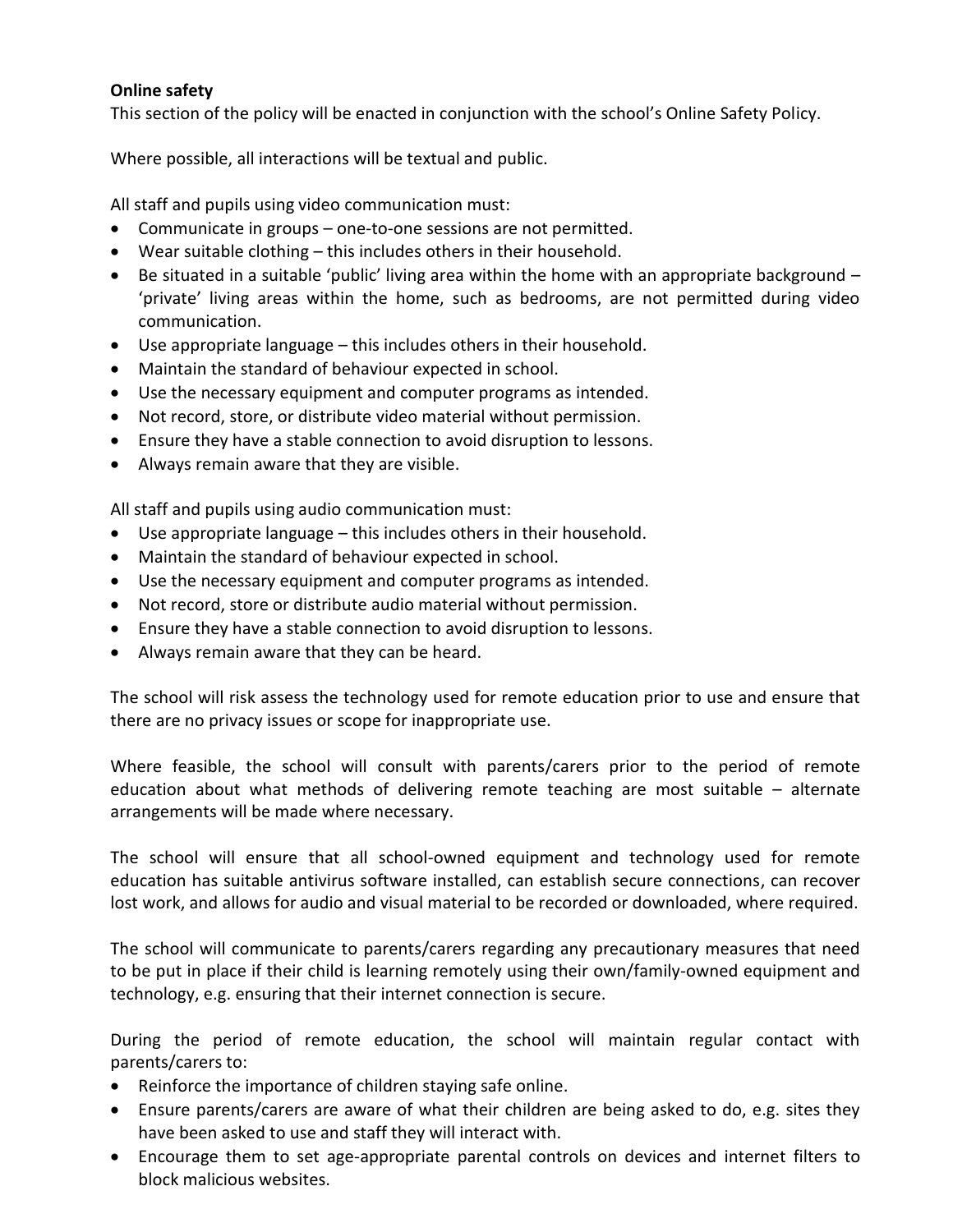Direct parents/carers to use resources to help them keep their children safe online.

The school will not be responsible for providing access to the internet off the school premises and will not be responsible for providing online safety software, e.g. anti-virus software, on devices not owned by the school.

#### **Safeguarding**

This section of the policy will be enacted in conjunction with the school's Child Protection and Safeguarding Policy, which has been updated to include safeguarding procedures in relation to remote working.

The **DSL (Head Teacher**) or **SENDCo** will identify 'vulnerable' pupils (pupils who are deemed to be vulnerable or are at risk of harm) via risk assessment prior to the period of remote education.

The **DSL** or **SENDCo** will arrange for contact to be made with vulnerable pupils, just prior to the period of remote education.

Phone calls made to vulnerable pupils will be made using school phones where possible.

The **DSL** or **SENDCo** will arrange for regular contact with vulnerable pupils once per week at minimum.

All contact with vulnerable pupils will be recorded.

The **DSL** or **SENDCo** will keep in contact with vulnerable pupils' social workers or other care professionals during the period of remote working, as required.

Vulnerable pupils will be provided with a mans of contacting the **DSL**, their deputy, or any other relevant member of staff – this arrangement will be set up by the **DSL** prior to the period of remote education.

The **DSL** will meet (in person or remotely) with the relevant members of staff **once** per **week** to discuss new and current safeguarding arrangements for vulnerable pupils learning remotely.

All members of staff will report any safeguarding concerns to the **DSL** immediately.

Pupils and their parents/carers will be encouraged to contact the **DSL** if they wish to report safeguarding concerns, e.g. regarding harmful or upsetting content or incidents of online bullying. The school will also signpost families to the practical support that is available for reporting these concerns.

#### **Data protection**

This section of the policy will be enacted in conjunction with the school's Data Protection Policy.

Staff members will be responsible for adhering to the GDPR when teaching remotely and will ensure the confidentiality and integrity of their devices at all times.

Sensitive data will only be transferred between devices if it is necessary to do so for the purpose of remote education and teaching.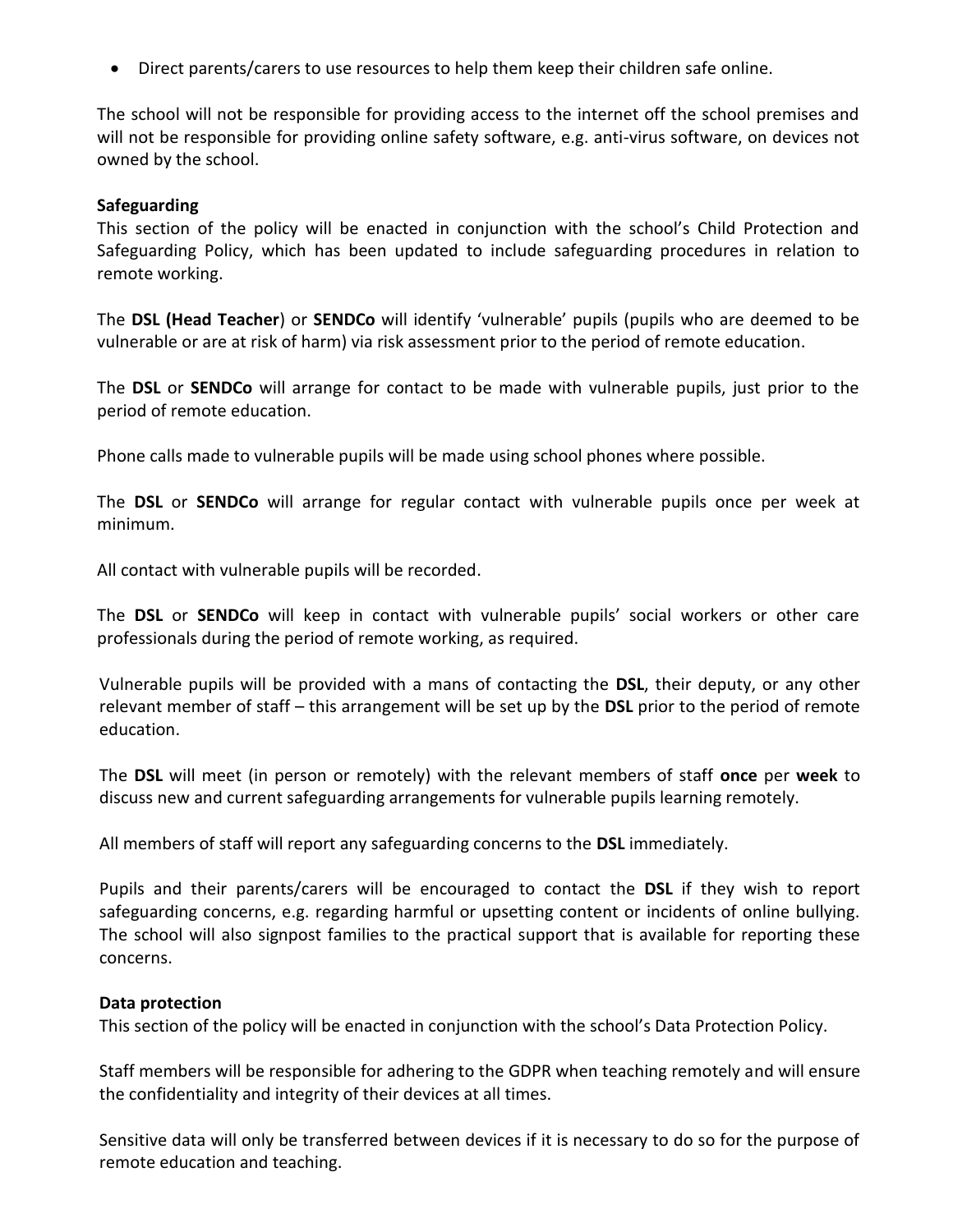Any data that is transferred between devices will be suitably encrypted or have other data protection measures in place so that if the data is lost, stolen, or subject to unauthorised access, it remains safe until recovered.

Parents'/Carers' and pupils' up-to-date contact details will be collected prior to the period of remote education.

All contact details will be stored in line with the Data Protection Policy and retained in line with the Records Management Policy.

The school will not permit paper copies of contact details to be taken off the school premises.

Pupils are not permitted to let their family members or friends use any school-owned equipment which contains personal data.

Any breach of confidentiality will be dealt with in accordance with the school's Data and E-Security Breach Policy.

Any intentional breach of confidentiality will be dealt with in accordance with the school's Behaviour Policy or the Disciplinary Policy and Procedure.

# **Marking and feedback**

All schoolwork set through remote education must be:

- Complete when returned to the relevant member of teaching staff.
- Returned before the deadline set by the relevant member of teaching staff.
- Completed to the best of the pupil's ability.
- The pupil's own work.
- Marked as appropriate and returned to the pupil, if marked, by an agreed date.

The school expects pupils and staff to maintain a good work ethic and a high quality of work during the period of remote education.

Pupils are accountable for the completion of their own schoolwork – teaching staff will contact parents/carers via **email** if their child is not completing their schoolwork or their standard of work has noticeably decreased.

Work that cannot be completed for genuine reasons will be completed when the pupil returns to school.

Teaching staff will monitor the academic progress of pupils with and without access to the online learning resources and discuss additional support or provision with a senior leader as soon as possible.

Teaching staff will monitor the academic progress of pupils with SEND and discuss additional support or provision with the **SENDCo** as soon as possible.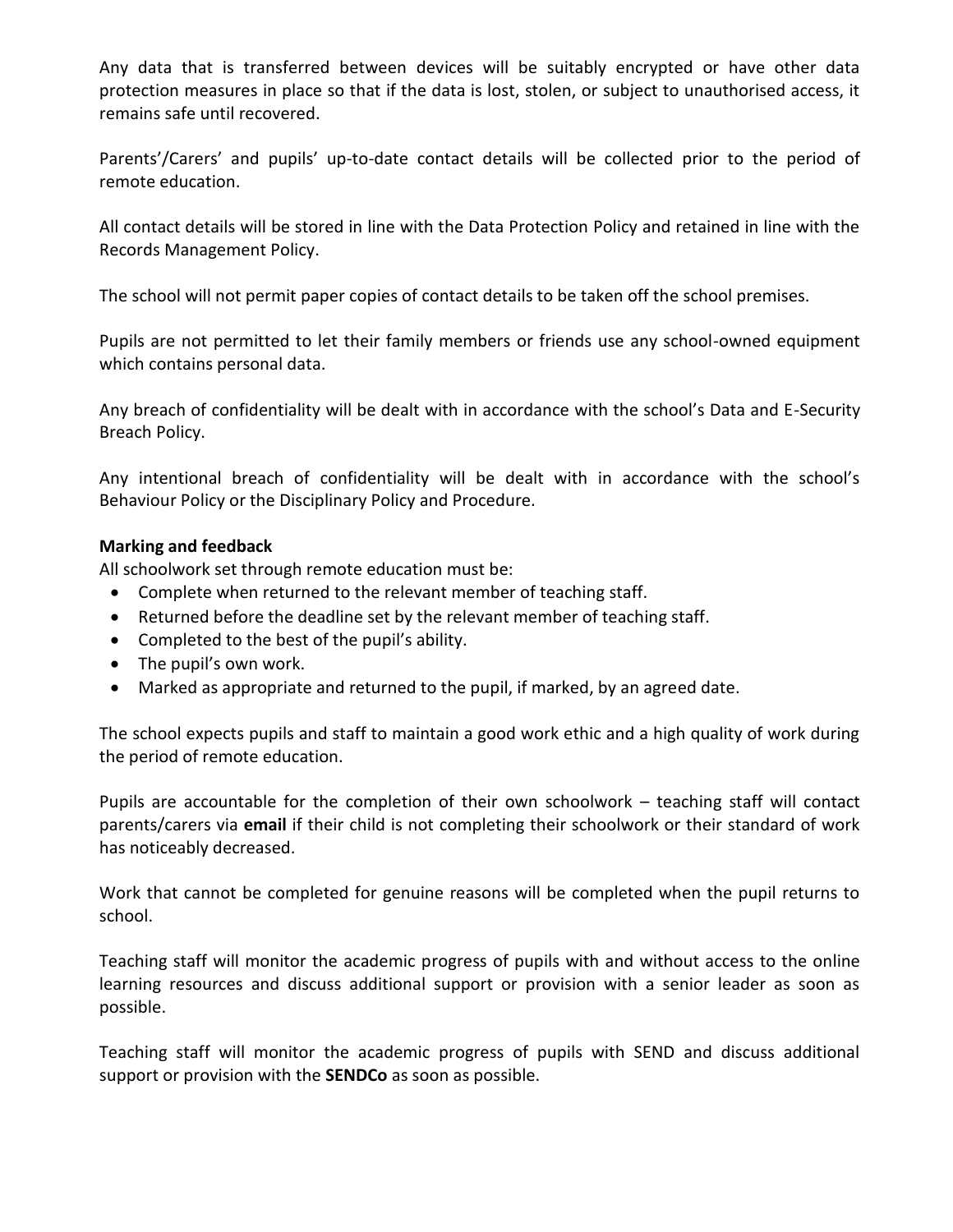# **Health and safety**

This section of the policy will be enacted in conjunction with the school's **Health and Safety Policy**.

Teaching staff and **ICT team** will ensure pupils are shown how to use the necessary equipment and technology safely and correctly prior to the period of remote education.

If using electronic devices during remote education, pupils will be encouraged to take a **five minute** screen break every two hours. Screen break frequency will be adjusted to **five minutes** every **hour** for younger pupils or pupils with medical conditions who require more frequent screen breaks.

If any incidents or near-misses occur in a pupil's home, they or their parents/carers are required to report these to the relevant member of staff immediately so that appropriate action can be taken.

#### **Communication**

The school will ensure adequate channels of communication are arranged in the event of an emergency closure or planned closure, during which time remote education will replace classroom education.

The school will communicate with parents/carers about remote education arrangements as soon as possible.

The **Head Teacher** will communicate with staff as soon as possible about any remote education arrangements.

Members of staff involved in remote teaching will ensure they have a working mobile device that is available to take phone calls during their agreed working hours.

The school understands that pupils learning remotely have the right to privacy out-of-hours and should be able to separate their school and home lives – communication is only permitted during school hours.

Members of staff will have contact with a member of SLT at least **once** per **week**.

As much as possible, all communication with pupils and their parents/carers will take place within school hours outlined above.

Parents/carers and pupils will inform the relevant member of staff as soon as possible if schoolwork cannot be completed.

Issues with remote education or data protection will be communicated to the pupils' teacher as soon as possible so they can investigate and resolve the issue.